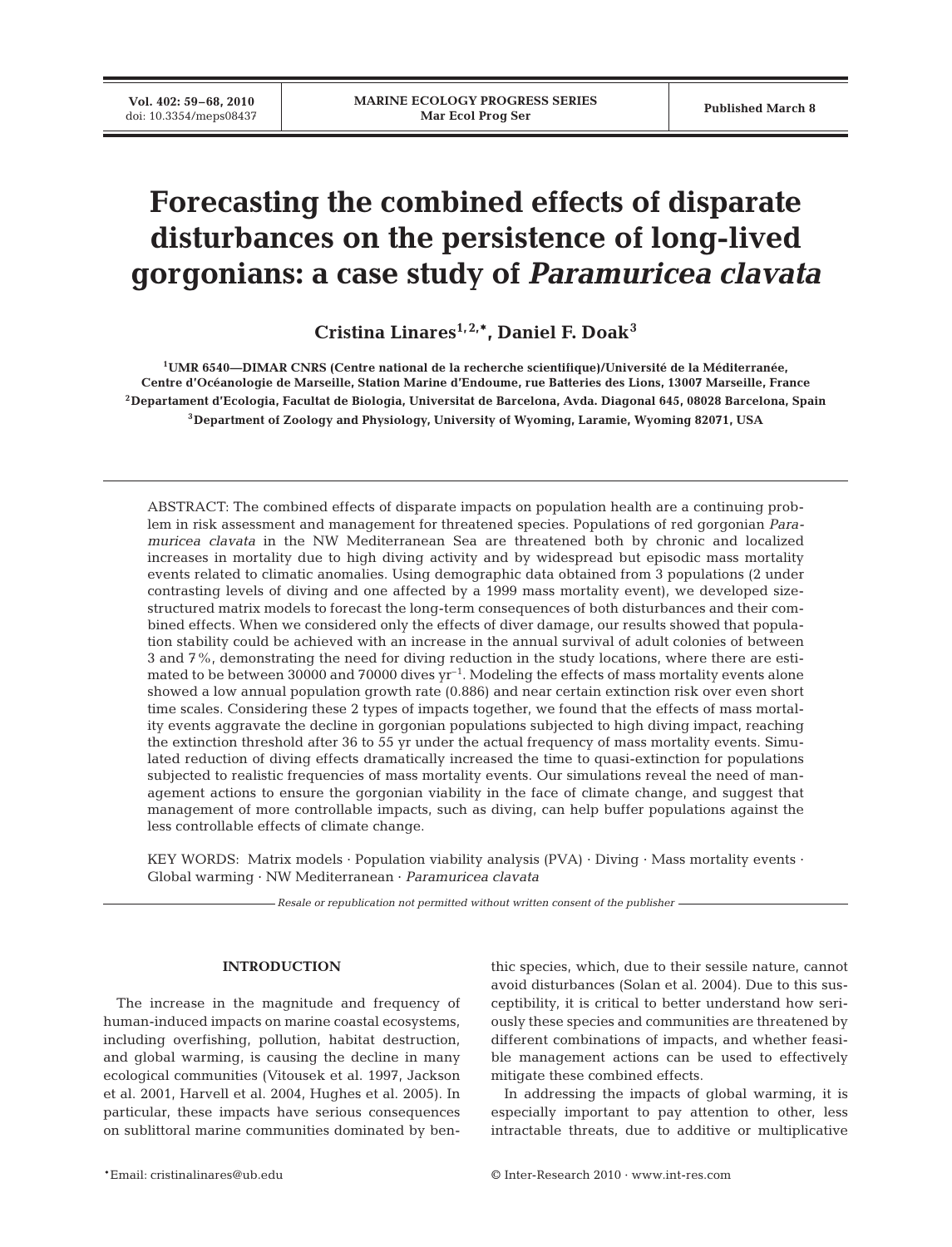impacts from multiple stressors on individual fitness and population viability (Hughes & Connell 1999, Vilchis et al. 2005). Understanding the risks that these impacts and their interacting effects pose for the viability of disturbed populations may be essential in devising criteria for effective management of these species, especially in the face of global change. One of the main challenges for ecologists is to quantify the ways in which multiple stressors will interact. Although it is often assumed that the stressors typically act in synergy (Harley et al. 2006, Sala & Knowlton 2006), the frequency and magnitude of these interactions (by means of synergies, additive effects, or antagonistic interactions) remain unclear for most systems (Darling & Côté 2008).

Our study organism, the red gorgonian *Paramuricea clavata,* is an emblematic species of Mediterranean hard-bottom communities, increasing the biomass and the structural complexity of sublittoral communities (Ballesteros 2006). This species displays slow growth rates, low recruitment rates, and low natural mortality rates (Coma et al. 1998, 2004, Linares et al. 2007). Furthermore, the size distributions of *P. clavata* populations show that most local populations are long-established, indicating that recruitment failures or increased mortality due to disturbances in existing populations could lead to region-wide declines (Linares et al. 2008a).

The red gorgonian *Paramuricea clavata* has also been one of the species most severely affected during region-wide 'mass mortality' events (Cerrano et al. 2000, Perez et al. 2000, Garrabou et al. 2009). During 1999 and 2003, high-diversity Mediterranean marine benthic communities dominated by suspension feeders were affected by 2 unusual, regional-scale (spanning several 100s of km) climatic anomalies, with warmer water temperatures resulting in a pulse of increased mortality for multiple species across the region (Romano et al. 2000, Garrabou et al. 2009). Although similar pulses in mortality rates have also been described at local scales (several 10s of m or km) since 1983 (Harmelin 1984, Bavestrello & Boero 1986), the magnitudes of these disturbances were exceedingly large, with almost 30 sessile species affected at a regional scale in the 1999 event. For a representative set of gorgonian and sponge species, the most impacted taxa, 60 to 100% of colonies suffered damage over ≥50% of the colony surface (Cerrano et al. 2000, Perez et al. 2000, Garrabou et al. 2001, Linares et al. 2005, Coma et al. 2006).

Although the medium-term impacts of mass mortality events on red gorgonian populations have been documented (Cerrano et al. 2005, Linares et al. 2005, Cupido et al. 2008), the longer-term consequences of an increase in the frequency of these events for the populations are unknown. Making such an assessment is timely, with local-scale mass mortality events occurring during the late summers of 2005, 2006, and 2007 in several Mediterranean localities (Cigliano & Gambi 2007, Coma et al. 2009, Garrabou et al. 2009). These more recent events may indicate that the frequency of mass mortality episodes is increasing as a result of the global warming (Cerrano & Bavestrello 2008, Garrabou et al. 2009). In fact, a recent analysis of a long-term temperature series has shown warming and a consequent 40% lengthening of summer conditions between 1974 and 2006 (Coma et al. 2009). Climatic projections for the 21st century in the Mediterranean Sea indicate warmer and drier conditions, with a dramatic increase in the frequency and persistence of extreme events such as heat waves (Déqué 2007, IPCC 2007).

The second major threat to red gorgonian populations comes from the damage inadvertently inflicted by recreational diving activities. Effects of divers on gorgonians are strongest in the few areas with high levels of visitation, as is true for other systems subjected to damage from trampling or diving (Liddle & Kay 1987, Brosnan & Crumrine 1994, Garrabou et al. 1998, Tratalos & Austin 2001). Paradoxically, these areas (with high levels of visitation) are also often those with the highest theoretical protection, such as marine parks and other marine protected areas (MPAs). In Medes Island MPA (Spain, NW Mediterranean), the increase in annual mortality of red gorgonian colonies over natural mortality rates due to the increase of diving activity (from 100 to 1000 dives per location per yr) was previously estimated as 2.7 to 7.4%  $\gamma$ r<sup>-1</sup> (Coma et al. 2004).

In the present study we sought to remedy the lack of studies that simultaneously assess the different threats that are now affecting many sessile invertebrate populations. To do so, we used size-structured matrix models to forecast the long-term consequences of both diving disturbances and mass mortality events on *Paramuricea clavata* populations in the NW Mediterranean Sea. Long-lived sessile species such as red gorgonian are especially vulnerable to disturbances due to slow population dynamics (Hughes & Jackson 1985, Dayton et al. 1995, Garrabou & Harmelin 2002, Coma et al. 2004). The past, and expected future, increases in multiple anthropogenic mortality sources create the need for a joint assessment of the threats they pose to marine long-lived species, especially in MPAs (Rouphael & Inglis 2002, Barker & Roberts 2004). One approach to such an assessment is to conduct long-term monitoring to examine the response capacity of the species facing increasing disturbances. Alternatively, the use of matrix models (Caswell 2001, Morris & Doak 2002) can be helpful to examine the future persistence of these species, as well as to evaluate the effectiveness of possible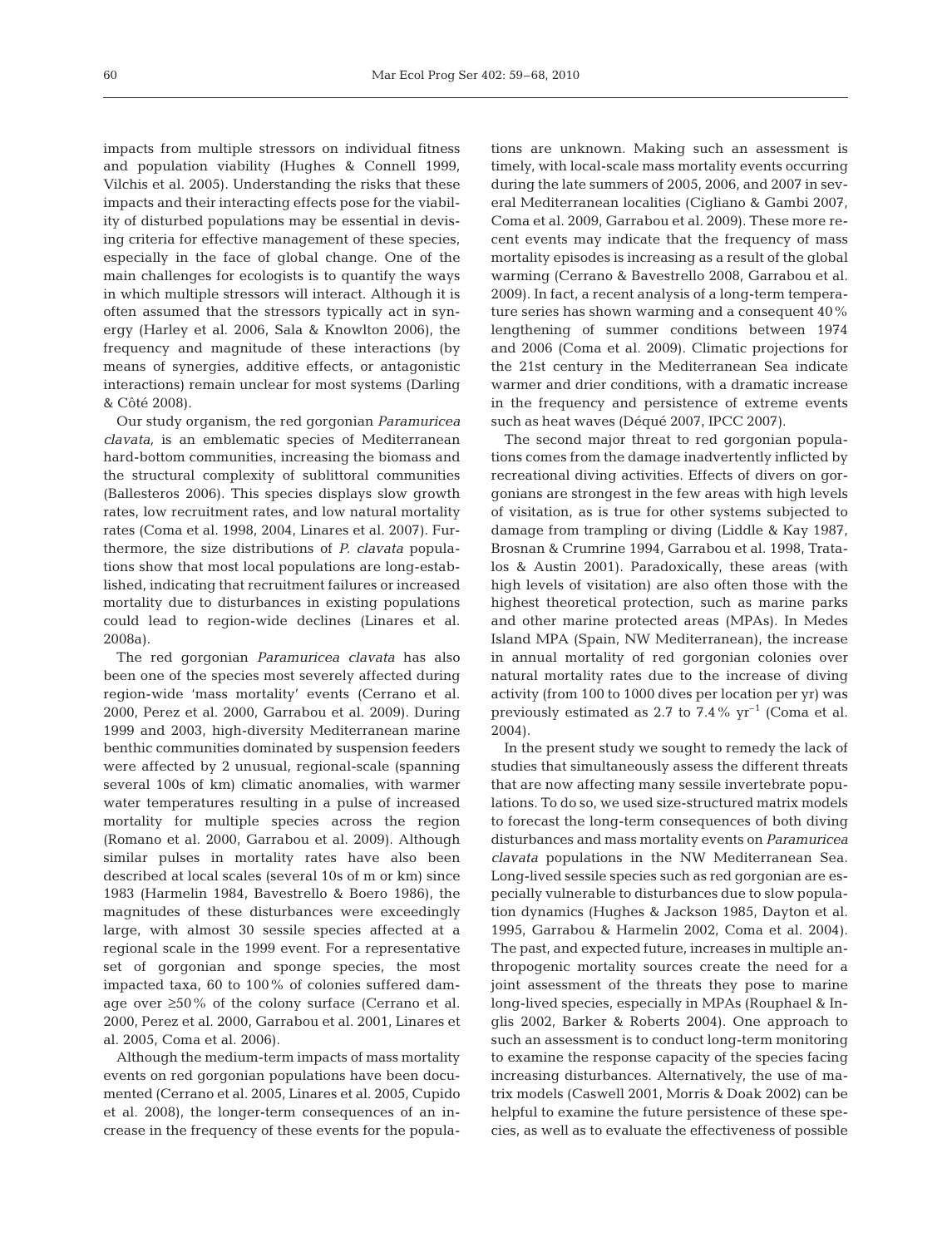management measures. In conservation studies, matrix models are mostly used to calculate the annual population growth rate  $\lambda$  with  $\lambda = N(t + 1)/N(t)$ , where *t* is time and *N(t)* is population size at time *t*, or quasi-extinction probabilities (the probability that a population fall below a threshold population size by different times into the future). In the present study, we make use of both these outputs in a series of analyses using size-structured matrices parameterized with demographic data from 3 MPAs to project *P. clavata* population growth rate under different scenarios of diver damage and different frequencies of mass mortality events.

#### **MATERIALS AND METHODS**

**Study species and anthropogenic threats.** The populations studied were located within MPAs heavily visited by divers, where there is a large and welldocumented increase in red gorgonian mortality rates (Coma et al. 2004). A demographic model we previously developed for *Paramuricea clavata* showed that annual population growth is far more sensitive to changes in survival rates than to growth, shrinkage (negative growth) or reproductive rates (Linares et al. 2007). The previous modeling also revealed the fragility of 2 of our 3 study populations (Medes Islands and Cap de Creus, Spain), both of which are predicted to decline rapidly, with a high risk of extinction over moderate time horizons (Linares et al. 2007). The differences in the population growth rates predicted by our models for these 2 populations also correlate with differences in diver impacts, further suggesting the importance of diving effects for population decline. Medes Islands experiences an estimated 70 000 dives  $yr^{-1}$ , while Cap de Creus experiences an estimated 30 000 dives  $yr^{-1}$  (Zabala et al. 2003).

The second major threat to red gorgonian populations that we investigate here comes from a far less controllable source than diving. As we noted above, during the last several years, the Mediterranean hardbottom communities have been affected by 2 mass mortality events. The monitoring of red gorgonian populations affected by the 1999 massive mortality event showed a large delayed effect on total mortality from 9% mortality in populations just after the event to a total of 48% of all colonies dead by 4 yr after the event. Moreover, red gorgonian populations displayed a high increase of the degree of injury of the colonies (partial mortality), and the integrated effect on lost of biomass was estimated to be on the order of 60% of the total initial biomass (Linares et al. 2005).

**Demographic data.** We used demographic parameters previously obtained from 3 red gorgonian populations located along the NW Mediterranean coast and studied for 2 to 4 yr: Cap de Creus (2002–2004), Medes Islands (2001–2004), and Port-Cros (1999–2003). All 3 populations occur in areas where well-developed red gorgonians populations can be found and are located at the same depth range (15 to 25 m) in Mediterranean MPAs with substantial levels of diving activity.

To obtain accurate demographic estimates, we set up between 3 and 6 permanent plots in each population and monitored each colony present within these plots. Each plot was  $4 \text{ m}$  long and  $0.8 \text{ m}$  wide (total  $3.2 \text{ m}^2$ ) and to facilitate accurate mapping were partitioned in  $40 \times 40$  cm quadrats. Each plot was surveyed annually. During the first survey, all colonies present in each subquadrat were mapped on a polyvinyl sheet by SCUBA divers to facilitate their monitoring during the following surveys. This procedure allowed us to monitor more than 100 colonies with each of the permanent plots. The periodical surveys of the permanent plots allowed the monitoring of total mortality, partial mortality, colony size (height), and recruitment rates.

**Model formulation.** To examine the viability of red gorgonian populations under different threat scenarios, we employed size-structured matrices. We analyzed the demography of red gorgonians using a set of 7 age- and size-defined classes. The first class is agebased, representing the newborn colonies (primary polyps) that we were unable to observe directly in the field (Linares et al. 2008b). Class 2 colonies are at least 2 yr old (between 0.3 and 3 cm), and we assumed that all newly observed colonies in the field fall into this class. The remaining classes are all size-based and were chosen to match those used in previous work on this species (Coma et al. 1995): Class 3 colonies are between 3 and 10 cm in height and are pre-reproductive, while Classes 4 through 7 are 11 to 20, 21 to 30, 31 to 40, and >40 cm in height, respectively, and have increasing reproductive output.

We constructed the matrices using separately estimated, size-specific survival, growth, and shrinkage rates. These vital rates were estimated from the data for each year using all the individuals in each class. For these estimates, we grouped data across all plots in each study site within a class. Since no data are available for the Class 1, we made the optimistic assumption that their survival is equal to that of Class 2. We assume that all surviving Class 1 colonies advance to Class 2, because preliminary analysis indicated that altering this assumption had no important effect on our results (see Fig. S1 in the supplement for details of how demographic rates are combined to form the population matrices; available at www.int-res.com/articles/ suppl/m402p059\_app.pdf).

As baseline descriptions of gorgonian demography for the current study, we used the matrix models developed during a previous study for 2 plots monitored at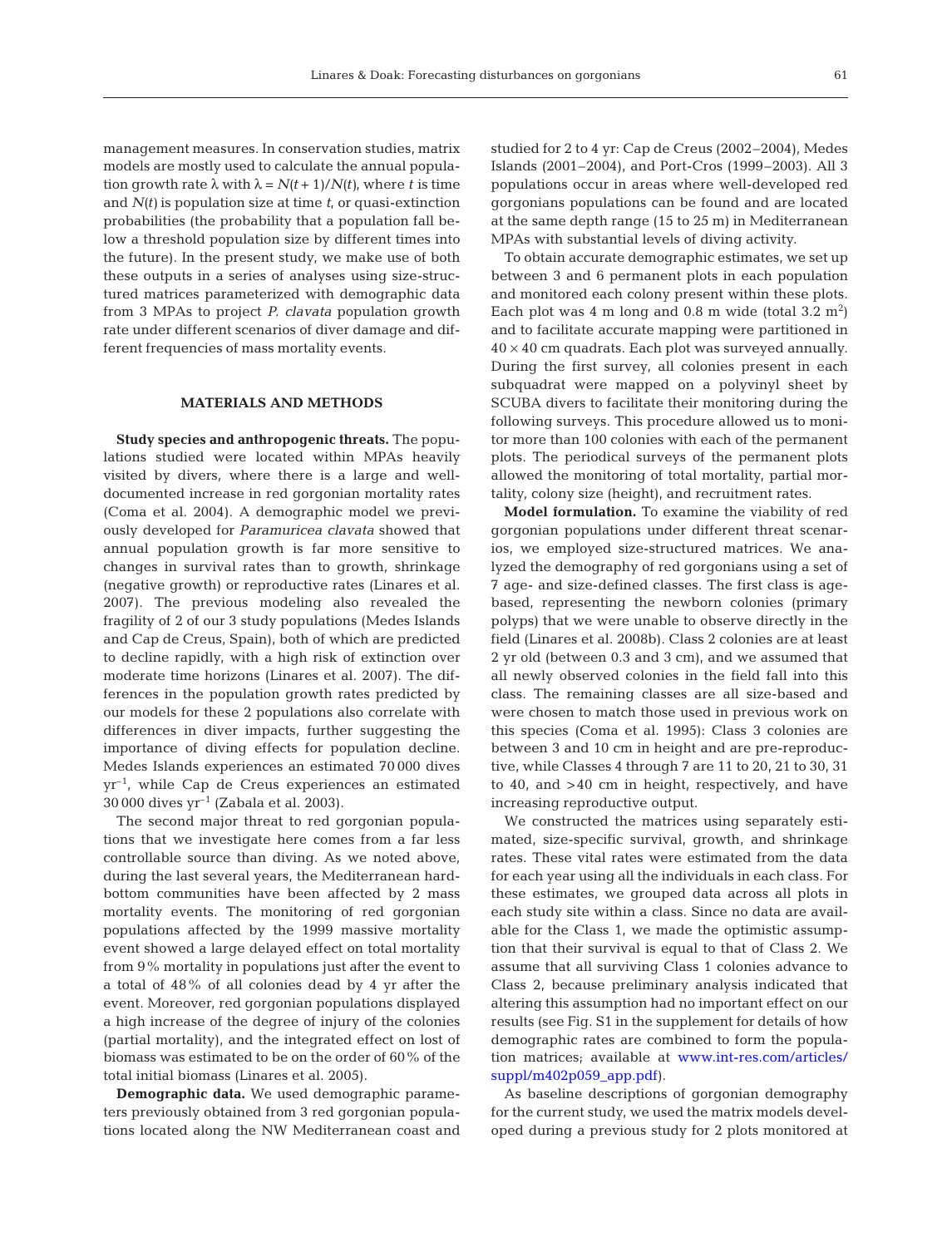Cap de Creus and 4 plots monitored at Medes Islands (Linares et al 2007). Following the same methods, we constructed matrices for the gorgonian population at Port-Cros National Park, which was affected by the 1999 mass mortality event (Linares et al. 2005). Because the data taken at Cap de Creus and Medes Islands populations did not encompass a mass mortality event, this additional population is the key to forecasting how these events may influence the persistence of the gorgonian populations. Unfortunately, in the Port-Cros National Park, no demographic studies were conducted prior to the occurrence of the 1999 mass mortality event. Data were collected during a monitoring of 6 plots just before and after the 1999 mass mortality event and during the following 4 yr (1999–2003) (Linares et al. 2005). As with other types of disturbances (e.g. fires; Gross et al. 1998) following a mass mortality event, demographic rates remain altered, with elevated total mortality rates and high shrinkage rates, caused by partial mortality, for at least 4 yr after the event.

We calculated several outputs from these matrix models. First, we estimated deterministic lambda  $(\lambda)$ , i.e. the ultimate or long-term annual growth rate of a structured population in a constant environment, as well as stochastic growth rate  $(\lambda_s)$ , the average population growth rate in a stochastically varying environment, based on random draws of annual matrices (Caswell 2001, Morris & Doak 2002). These randomdraw simulations were also used to estimate the probabilities of quasi-extinction for each impact scenario for up to 150 yr, using an extinction threshold of 10% of the initial population size and starting with a population size of 300 colonies at stable stage distribution; below this size, we expect that low recruitment rates would result in rapid population extirpation.

**Population viability under different impact scenarios.** The main goal of the present study was to explore the separate and combined effects of diving damage and mass mortality events on the growth and persistence of gorgonian populations and to ask how changes in the intensity of these threats will alter viability of gorgonian populations. To this end, we conducted sets of analyses to address the following 3 questions:

(1) How effective must management of diving become in MPAs to substantially reduce the risk of gorgonian extirpation?

To simulate the reduction in diving effects we used separate time-averaged matrices for the Cap de Creus and Medes Islands populations (Linares et al. 2007). Diving can have effects on both partial and total mortality of all colonies due to partial colony breakage or whole colony detachment after contact with divers (Liddle & Kay 1987, Zakai & Chadwick-Furman 2002). However, previous work has shown that intense recreational activity results in an increase in total mortality rates (due to the detachment of entire gorgonian colonies), while the degree of injury of the colonies is not significantly affected by visitation level (Coma et al. 2004). In addition, population growth is most sensitive to survival of these largest, otherwise long-lived, and most fecund colonies (Linares et al. 2007).

Given these previous observations, we focused our simulations on diver-driven effects on the survival of the 4 largest size classes of colonies, classes 4 to 7 (i.e. greater than 10 cm height and including all reproductive colonies). Starting with the average matrix of the available annual transitions for each site (2001– 2002, 2002–2003, 2003–2004 for Medes Islands and 2002–2003, 2003–2004 for Cap de Creus; Table S1, www.int-res.com/articles/suppl/m402p059\_app.pdf), we created a series of new matrices, with survival rates for each of the 4 largest classes increasing in tandem in 1% increments over their estimated values, up to the point of the highest class-specific survival rates equaling 99%. Since only small differences in survival rates among all sizes of adult colonies were found in previous studies (Coma et al. 2004, Linares et al. 2007), it seems reasonable to model similar diver-caused effects on all sizes of adult colonies. We present the long-term average annual population growth rates of the resulting matrices ( $\lambda$  values) as functions of these increases in survival rates. Note that our previous analyses show little annual variation in vital rates, so use of deterministic analyses to address this question is warranted (Linares et al. 2007).

(2) How will increases in mass mortality events impact viability of gorgonian populations?

To answer this question we performed a series of stochastic simulations to model different random frequencies of mass mortality events. Simulations were performed for 4 different mean frequencies of mass mortality events: on average every 5, 10, 25, and 50 yr. These frequencies were chosen to accord with the following observations and reasoning: first, the most recent large-scale episodes occurred in 1999 and 2003 (5 yr apart); second, the Port-Cros population has not been affected by another event since 1999 (10 yr); and third, even if the most infrequent estimates from field observations are an overestimate of the frequency in the long term, warming trends suggest that events will occur at relatively low rates in the future (25 and 50 yr).

As vital rates estimates for the Port-Cros population were not obtained before the mass mortality event occurred (see above), for these simulations we used sets of annual vital rate estimates from either the Medes Islands or the Cap de Creus population to simulate years when no mass mortality event was occurring or had occurred within 4 yr. We used the vital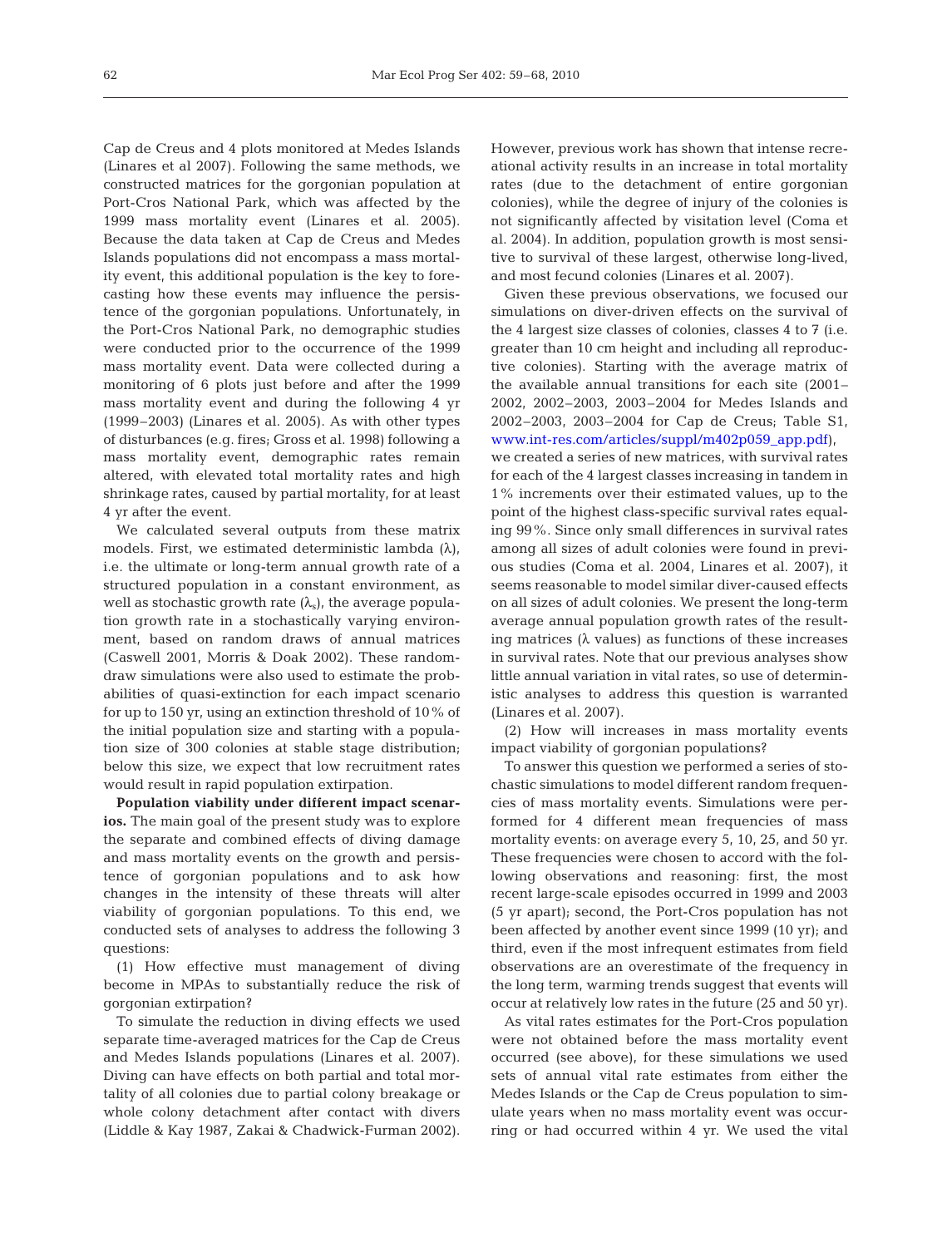rates from Port-Cros during 1999–2000 to simulate a year of mass mortality and the vital rates estimated from this site for 2000–2001, 2001–2002, and 2002–2003 to simulate vital rates 1, 2, and 3 yr following an event, respectively (Table S1). For each year of these simulations, a pseudo-random number was first drawn to determine whether a mass mortality event would occur. If so, the 1999–2000 Port-Cros matrix was used to project the population. Otherwise, if an event had occurred within the last 4 yr, the appropriate Port-Cros matrix was used. A total of 5000 simulations of 100 yr each were run for each mortality event frequency and using either Medes Islands or Cap de Creus matrices for unaffected years. Results are shown as the probabilities of quasi-extinction for each population for up to 100 yr, using an extinction threshold of 10% of the initial population size and starting with a population size of 300 at the stable stage distribution for the matrix of vital rates in unaffected years.

(3) Can reductions in diving impacts substantially change the threat posed by mass mortality events?

To address this question we performed simulations of 5 and 10 yr average frequencies of mass mortality events, using matrices for the Medes Islands (the population with the highest diving impact) for non-event years. We ran simulations with survival rates for the 4 largest size classes increasing from 0 to 7% over their estimated values in accordance with the increase of natural mortality rates from 2.7% to 7.4%  $yr^{-1}$  previously reported in Medes Islands MPA due to the high diving activity (Coma et al. 2004). Starting with the average matrix, we created a series of new matrices, with survival rates for each of these classes increasing in tandem in 1% increments over their estimated values, up to the point of the highest class-specific survival rates equaling 99% (bearing in mind that natural mortality rates are about 1%; Coma et al. 2004). For each set of assumptions regarding diver-caused mortality and mortality-event frequency, we performed 5000 replicate simulations and report quasi-extinction risks, as described under question (2) above.

# **RESULTS**

# **Management of diving effects to reduce the decline in gorgonian populations**

The 2 sites impacted only by diving differed in their baseline adult survival rates and hence in their baseline population growth rates, with Medes Islands having a considerably lower growth rate,  $\lambda = 0.936$ , than did Cap de Creus, with  $\lambda = 0.974$  (Linares et al. 2007). These different baselines resulted in substantial differences in the absolute increases in survival of large colonies necessary to achieve positive population growth rates. For the Medes Islands, only the matrices with increases in annual survival of 7% or greater yielded  $\lambda$  values > 1, while in Cap de Creus, population stability or growth was achieved by an increase in survival rates of just 2% (Fig. 1). However, the final survival rates of large colonies needed to achieve a λ close to 1 were very similar for both populations: 97% for Cap de Creus and 98% for Medes Islands.

#### **The threat of increasing mass mortality events**

The long-term estimated growth rates associated with annual matrices based on data from Port-Cros between 1999 and 2003 all indicate a declining population (Table 1, Fig. 2). Although all the matrices displayed  $\lambda$  values <1, the lowest value was obtained 2 yr after the event. The annual size-specific survival rates in the years following the event showed the same trend (Fig. 2). Although the smaller size classes suffered the



Fig. 1. *Paramuricea clavata.* Sensitivity of the population growth rate (λ) to changes in the survival of adult colonies (>10 cm) for 2 populations: Medes Islands and Cap de Creus

Table 1. Annual population growth rates  $(\lambda)$  of transition matrices for red gorgonian *Paramuricea clavata* population affected by a mass mortality event during late summer of 1999 at the Port-Cros National Park. λ: annual lambda values and arithmetic mean lambda,  $\lambda_s$ : stochastic lambda

| Years         | λ     | λ     |
|---------------|-------|-------|
| 1999-2000     | 0.873 |       |
| $2000 - 2001$ | 0.823 |       |
| $2001 - 2002$ | 0.931 |       |
| $2002 - 2003$ | 0.933 |       |
| Mean          | 0.889 | 0.886 |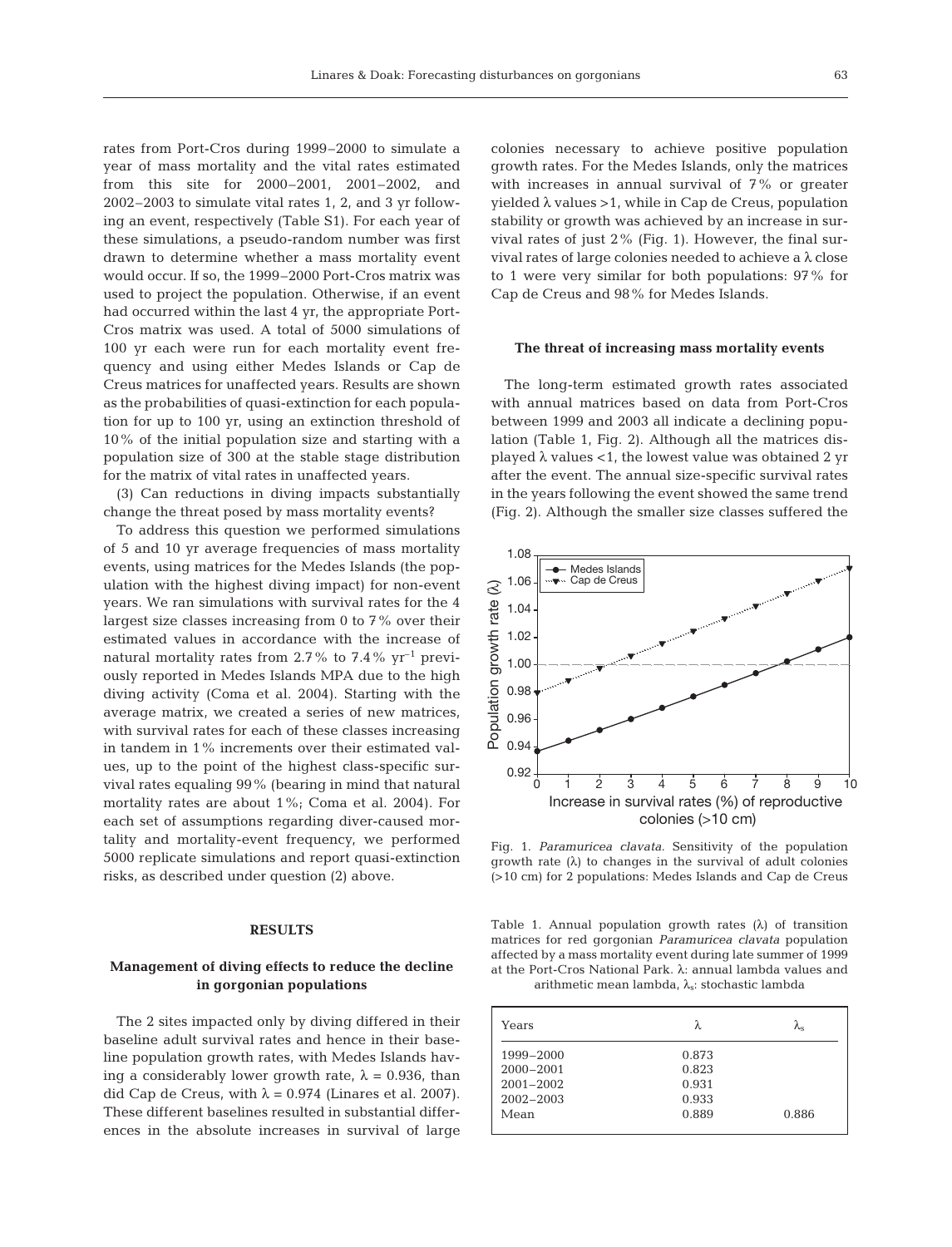3–10 cm 10–20 cm 20–30 cm 30–40 cm  $>40$  cm Lambda

Size class or growth rate

 $\overline{O}$  $\bar{\mathbf{X}}$ Г Ō

Medes Islands

(2001–2004)

Cap de Creus

Fig. 2. *Paramuricea clavata.* Annual population growth rates (λ) and survival rates of different size classes obtained from 1999 to 2003 at Port-Cros National Park and mean survival rates of the different size classes obtained from Medes Islands populations (2001–2004) and from Cap de Creus populations (2002–2004)

2000 2001 2002 2003

Port-Cros

ê 5



Fig. 3. *Paramuricea clavata.* Cumulative distribution function (CDF) for the time to reach a quasi-extinction threshold of 10% of initial population under 4 frequencies of mass mortality events (5, 10, 25, 50 yr). (a) Simulations using the Medes Islands population matrix in years with no mass mortality effects (growth rate  $[\lambda] = 0.936$ ). (b) Simulations using the Cap de Creus matrix for years with no mass mortality effects  $(\lambda = 0.974)$ 

highest mortality just after the event, at the end of the 4 yr the largest colonies displayed the lowest survival rate. Despite the slightly positive trend of increasing  $\lambda$ values after 2001, even at the end of the study  $\lambda$  was  $\langle$ 1. The arithmetic mean  $\lambda$  value for the mean matrix over these years was almost identical to the  $\lambda_s$  value, with both predicting >10% decline in numbers per yr (Table 1). However, survival rates at Port-Cros 4 yr after the mortality event were similar to those for Medes Islands and Cap de Creus populations, suggesting the comparability of demographic patterns across the sites in the absence of mass mortality events (Fig. 2), and that some recovery following the event was possible.

We obtained different extinction risk results depending on the population used to estimate the unaffected year matrices. Modeling the mass mortality effects using the Medes Islands matrices showed important effects on persistence, with near-certain quasi-extinction after 36 to 51 yr with frequencies of events between 5 and 50 yr (Fig. 3a). On the other hand, simulations using the more optimistic Cap de Creus matrix as a baseline showed near-certain quasi-extinction at 55 and 84 yr, with frequencies of events of 5 and 10 yr, respectively, and substantially lower risks under less frequent disturbance regimes (the probability of extinction at 100 yr was about 88 and 59% for 25 and 50 yr frequencies, respectively; Fig. 3b).

# **Management measures to reduce the threat of mass mortality events**

Fig. 4 shows the combined effects of mass mortality events (using frequencies of 5 and 10 yr) and the degree of diving control, represented as increases in survival rates from 0 to 7%. If mass mortality events occur at 5 yr frequencies, the predicted time until approximately 100% quasi-extinction was increased from 36 yr (using the baseline Medes matrix) to 65 yr if survival rates are increased by 7%, simulating complete diving control (Fig. 4). The effects of diving control in reducing the threats from mass mortality events were even more obvious under a lower frequency of these events (Fig. 4).

# **DISCUSSION**

# **How effective must management of diving become in MPAs to substantially reduce the risk of gorgonian decline?**

One of the main concerns of managers of several of the MPAs in our study region, as well as in other parts

Survival rate or lambda

Survival rate or lambda

0.4

0.5

0.6

0.7

0.8

0.9

员

Š

1.0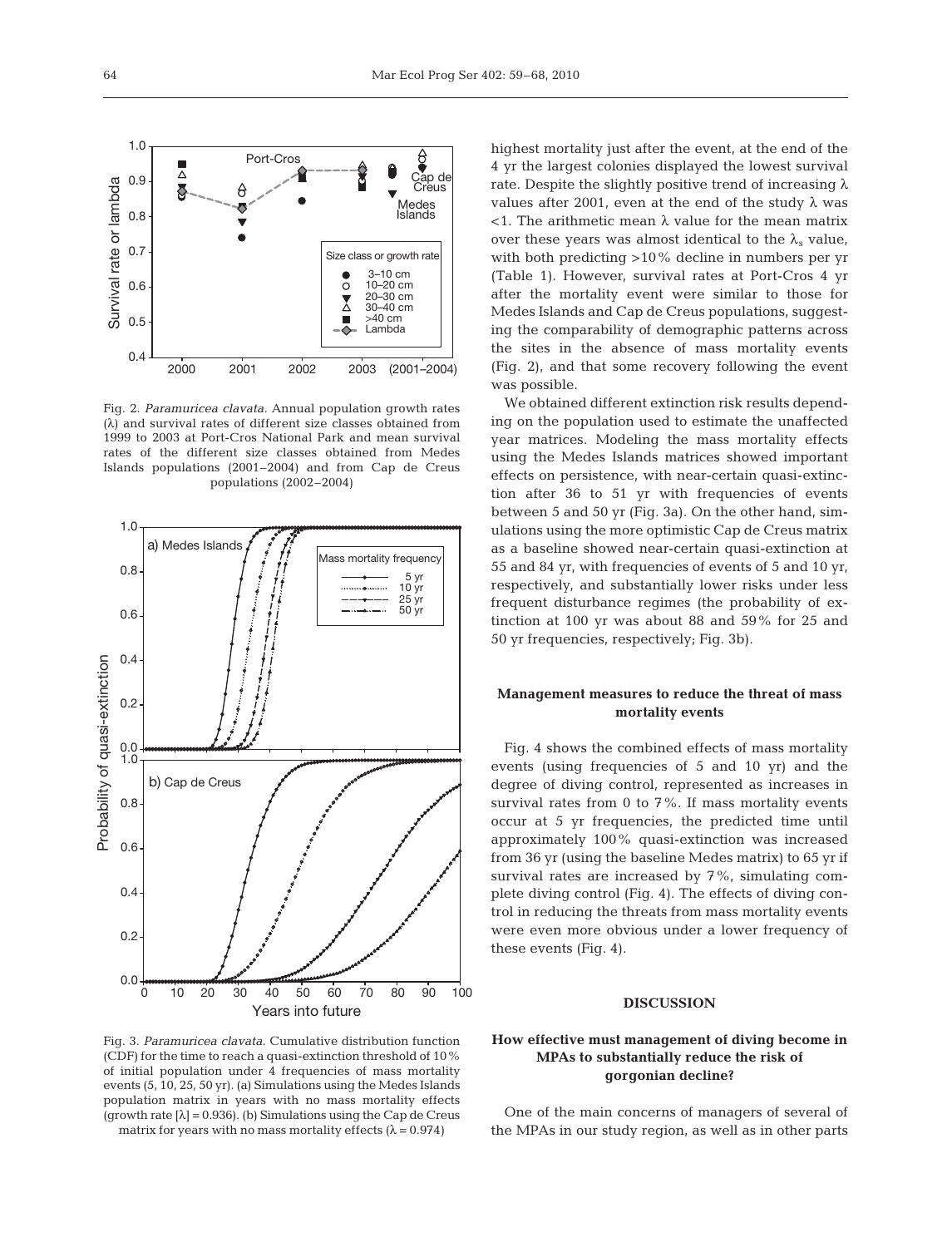

Fig. 4. *Paramuricea clavata.* Number of years to reach 100% probability of quasi-extinction (10% of initial population) under frequencies of mass mortality events (MME) of 5 and 10 yr, under different increases in survival (from 0 to 7%) of large (>10 cm) size classes. Simulations were developed using only the Medes Islands population matrix for years not influenced by MME

of the world, is the intensity of diving activity and its impacts on benthic communities, especially on those dominated by long-lived and slow-growing species that can display an extreme sensitivity to increasing mortality rates. Thus, the examination of diver 'carrying capacity' has been an important issue. However, different studies have suggested dramatically different tolerable levels of diving, ranging from 500 to  $15\,000$  dives  $yr^{-1}$  depending on the site and species studied (Dixon et al. 1993, Zakai & Chadwick-Furman 2002). These differences point to the complexity of determining a scientifically defendable limit of diving effects for any particular community, as well as the interacting effects of the life history traits of the organisms and the existence of other disturbances.

The application of population viability analysis (PVA) to detect impacts on threatened populations as well as to examine the effectiveness of potential management actions has been demonstrated in many systems (e.g. Crowder et al. 1994, Doak et al. 1994, Pfister & Bradbury 1996, Holmes & York 2003, Bakker & Doak 2009). Our modeling of the effects of increased survival of reproductive colonies allows a clear definition of the reduction in mortality needed to meet conservation goals and, most importantly, shows that the local persistence ( $λ = 1$ ) of gorgonian populations can be achieved with biological feasible increases in colonies (>10 cm) survival (3 and 7% in Cap de Creus and Medes Islands populations, respectively). These goals for increased survival should only be considered approximations, and therefore long-term monitoring is needed, especially in Cap Creus, to verify the results obtained for 3 yr (note that Coma et al. 2004 examined

the mortality rates in Medes Islands over 9 yr). The necessary reductions in mortality caused by diving could feasibly be achieved either by restrictions on diver visits or by tighter control of diving activities. Further bolstering the link between diving and population health of gorgonians is the correlation between baseline population growth rates and current estimates of diving activity (about 70 000 and 30 000 dives  $yr^{-1}$  in Medes Islands and Cap de Creus, respectively; Zabala et al. 2003).

The increase in mortality rates of adult colonies over natural rates that is caused by high diving activity was previously estimated as 2.7 to 7.4%  $yr^{-1}$  (Coma et al. 2004). However, in the absence of a modeling effort to translate these changes into effects on population persistence, the long-term consequences of the apparently slight differences between  $\lambda$  found between Medes Islands and Cap de Creus (ranging between 0.936 and 0.976) as well as the relevance of these values for management was difficult to evaluate. Our results, quantifying the necessary increases in survival to reduce short- and medium-term extinction risk (on the order of 25 and 50 yr) are thus valuable for adjusting management criteria to address clear biological goals (Bakker & Doak 2009). Most importantly, our work points out that biologically relevant decreases in the mortality of adult colonies could be achievable through the reduction of divers within the MPAs, as well as through better implementation of good diving practices, as has been suggested for coral reefs with high diving activity (Zakai & Chadwick-Furman 2002, Barker & Roberts 2004). Nevertheless, it is noteworthy that the levels of diving recorded at our study sites are vastly greater than any suggested as suitable for coral reefs (500 to 15000 dives  $yr^{-1}$ ; Dixon et al. 1993, Zakai & Chadwick-Furman 2002).

These results, together with the sensitivity and elasticity values displayed by this species (Linares et al. 2007), corroborate the applicability of PVA as a helpful management tool to examine a suite of hypothesized threats and potential management strategies (Heppell et al. 2000, Gerber & Heppell 2004, Bakker et al. 2009). In the present study, the use of simple demographic models confirms that for some species even small reductions in mortality of adults will substantially improve population viability.

## **How will increases in mass mortality events translate into decreased viability of gorgonian populations?**

The persistent low  $\lambda$  values obtained from the sizestructured matrices of the Port-Cros population confirmed the delayed and long-lasting effects of mass mortality events, also described in a previous study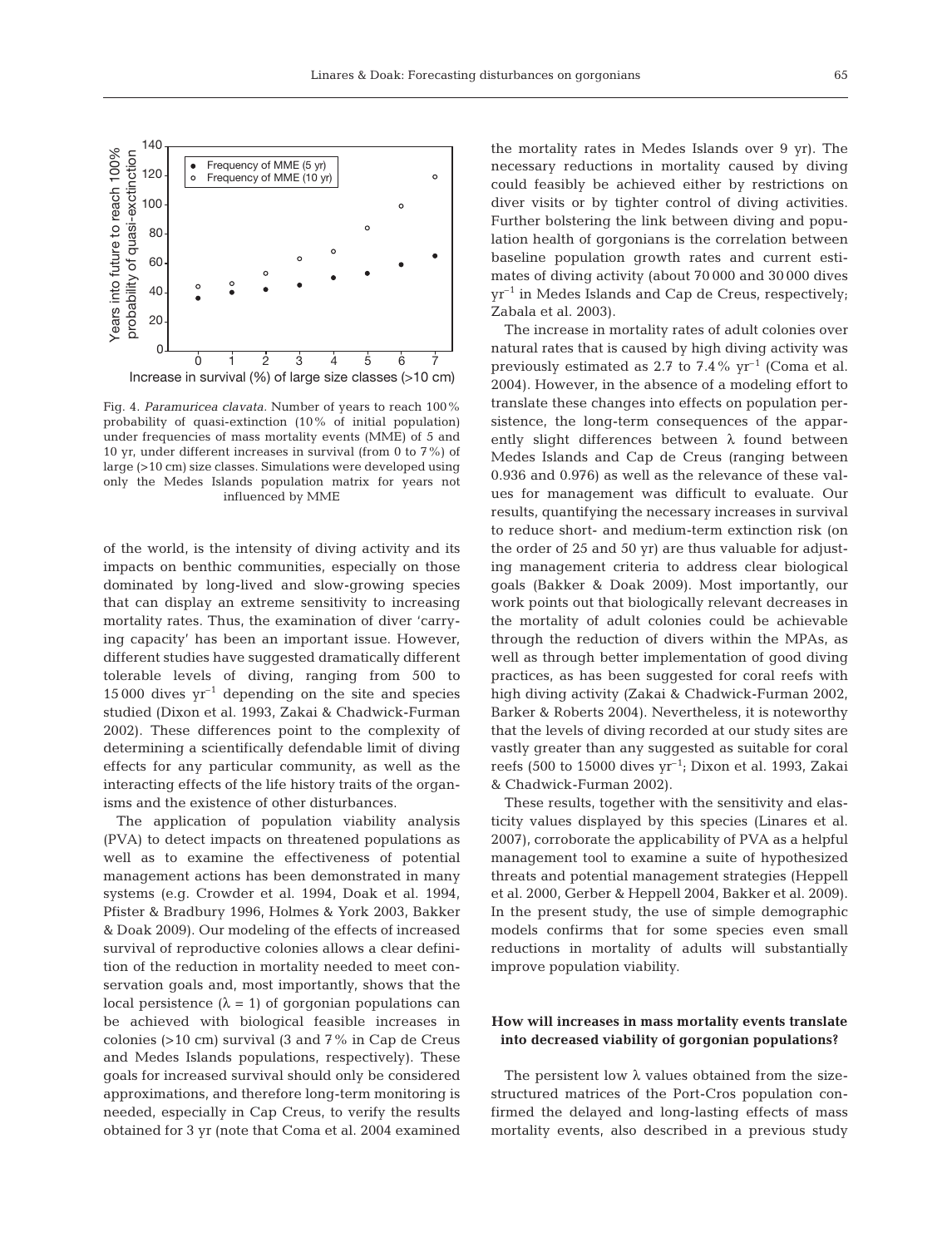about this event (Linares et al. 2005). The lowest  $\lambda$ value was obtained 1 yr after the occurrence of the event (2000–2001;  $\lambda = 0.823$ ), not just after the event (1999–2000;  $\lambda = 0.873$ ). The increase in  $\lambda$  values 3 to 4 yr after the event suggests a certain ability to recover, but only after a substantial period of delayed impact. The total delayed response and eventual recovery are, however, not yet clear and will require longer-term monitoring after more events.

The effects of mass mortality events can aggravate the decline of gorgonian populations found in sites with high diving activity. Our simulations clearly show that if impacted populations also have low  $\lambda$  values in the absence of mortally events, as occurs for the Medes Islands population, even low frequencies of seawater temperature anomalies will substantially compromise population viability over the short to medium term. In contrast,  $\lambda$  values close to 1 in unaffected years can reduce the short-term (though not the longer-term) risk of extinction that results from these global warming effects. This difference is demonstrated by the results using the Cap de Creus data, generating times to certain quasi-extinction of 55 to 84 yr, in comparison to 38 to 45 yr to quasi-extinction when using the Medes Islands data (for frequencies of event repetition of 5 and 10 yr).

## **Management and climate change on gorgonian populations**

Modeling the effects of mass mortality events on populations under high diving activity suggests that management actions are necessary to prevent extreme, short-term extinction risks. For the most pessimistic scenario of 5 yr frequencies of events, the time of quasi-extinction increased from 37 to 60 yr with increasing adult survival in normal years, equivalent to reduced diver impacts. The effects of diving control are much more pronounced at lower mass mortality frequencies, further indicating their feasibility as an indirect and temporary, but effective, management tool in the face of global change.

The repercussions of global warming on the recovery of endangered species are of strong importance to conservation (Hoyle & James 2005, Vilchis et al. 2005). Our findings corroborate that the combined effects of local human impacts (in this case diving activity, but in other areas pollution, fishing, and other localized impacts), together with the global warming effects, can slow-growing marine species. Faced with these risks, managers of MPAs may nonetheless have some effective ways to forestall population collapse. The use of PVA to explore the separate and interacting effects of

disturbances on threatened species can help managers to determine guidelines of efficient conservation and to set biologically-based management criteria to at least partially mitigate these effects. This is one approach to at least temporarily stave off the most dramatic impacts of climate change while longer-term solutions are found to climate change problems. As the present work shows, effective responses to the important threats affecting many long-lived marine species will require that their life-history traits and, in particular, their low resilience to periodic disturbance, be considered in tandem with the interacting threats facing them if effective conservation plans are to be made for their preservation.

*Acknowledgements.* We are grateful to R. Coma, J. Garrabou, and M. Zabala for the continuous encouragement and assistance during this study. We thank the people of the Doak lab for valuable discussions. Support for this work was provided by a postdoctoral fellowship by the project CGL–2007–6657– C02–01 from the Ministerio de Ciencia e Innovación of Spain to C.L., and by NSF DEB-0087078 and USDA 2002-00610 to D.F.D.

#### LITERATURE CITED

- ► Barker NHL, Roberts CM (2004) Scuba diver behaviour and management of diving impacts on coral reefs. Biol Conserv 120:481–489
- ► Bakker VJ, Doak DF (2009) Population viability management: ecological standards to guide adaptive management for rare species. Front Ecol Environ 7:158–165
- ► Bakker VJ, Doak DF, Roemer GW, Garcelon DK and others (2009) Estimating and incorporating ecological drivers and parameter uncertainty into a demographic population viability analysis for the island fox *(Urocyon littoralis)*. Ecol Monogr 79:77–108
	- Ballesteros E (2006) Mediterranean coralligenous assemblages: a synthesis of present knowledge. Oceanogr Mar Biol Annu Rev 44:123–195
	- Bavestrello G, Boero F (1986) Necrosi e rigenerazione in *Eunicella cavolinii* (Anthozoa, Cnidaria) in Mar Ligure. Boll Mus Ist Biol Univ Genova 52:295–300
- ► Brosnan DM, Crumrine LL (1994) Effects of human trampling on biodiversity of rocky shores communities. J Exp Mar Biol Ecol 177:79–97
	- Caswell H (2001) Matrix population models: construction, analysis, and interpretation, 2nd edn. Sinauer Associates, Sunderland, MA
- ► Cerrano C, Bavestrello G (2008) Medium-term effects of dieoff of rocky benthos in the Ligurian Sea. What can we learn from gorgonians? Chem Ecol 24:73–82
- ► Cerrano C, Bavestrello G, Bianchi CN, Cattaneo-Vietti R and others (2000) A catastrophic mass-mortality episode of gorgonians and other organisms in the Ligurian Sea (NW Mediterranean), summer 1999. Ecol Lett 3:284–293
- dramatically reduce the viability of long-lived and  $\blacktriangleright$  Cerrano C, Arillo A, Azzini F, Calcinai B and others (2005) Gorgonian population recovery after a mass mortality event. Aquat Conserv 15:147–157
	- Cigliano M, Gambi MC (2007) The long hot summer: a further mortality event of gorgonians along the Phalaegrean Islands (Tyrrhenian Sea). Biol Mar Medit 14:292–293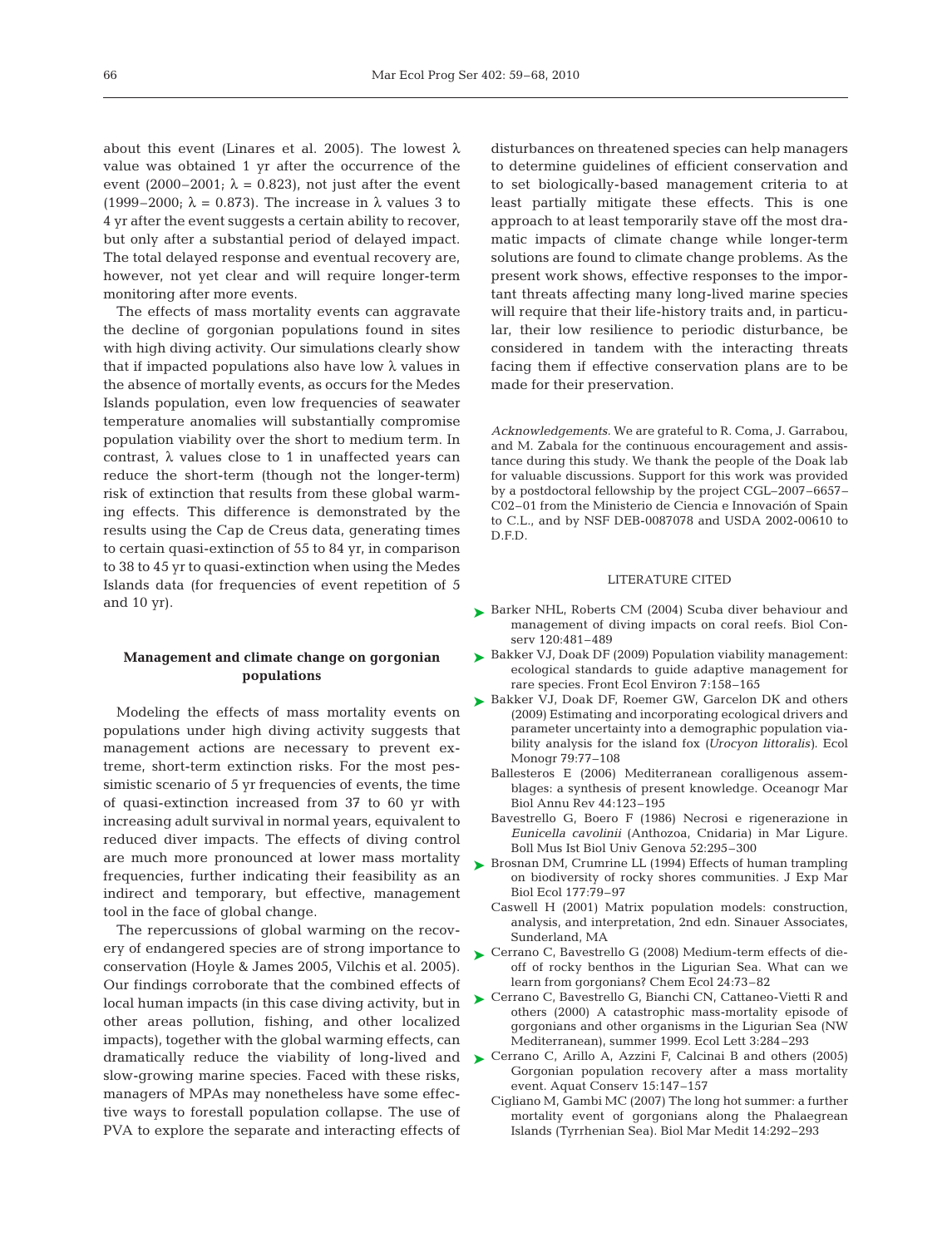- Coma R, Ribes M, Zabala M, Gili JM (1995) Reproduction and ➤ cycle of gonadal development in the Mediterranean gorgonian *Paramuricea clavata.* Mar Ecol Prog Ser 117: 173–183
- Coma R, Ribes M, Zabala M, Gili JM (1998) Growth in a mod-➤ ular colonial marine invertebrate. Estuar Coast Shelf Sci 47:459–470
- Coma R, Pola E, Ribes M, Zabala M (2004) Long-term assess-➤ ment of the patterns of mortality of a temperate octocoral in protected and unprotected areas: a contribution to conservation and management needs. Ecol Appl 14: 1466–1478
- ► Coma R, Linares C, Ribes M, Diaz D, Garrabou J, Ballesteros E (2006) Consequences of a mass mortality event in populations of *Eunicella singularis* (Cnidaria: Octocorallia) in Menorca (NW Mediterranean). Mar Ecol Prog Ser 327: 51–60
- ► Coma R, Ribes M, Serrano E, Jiménez E, Salat J, Pascual J (2009) Global warming-enhanced stratification and mass mortality events in the Mediterranean. Proc Natl Acad Sci USA 106:6176–6181
- ► Crowder LB, Crouse DT, Heppell SS, Martin TH (1994) Predicting the impact of turtle excluder devices on loggerhead sea turtle populations. Ecol Appl 4:437–445
- ► Cupido R, Cocito S, Sgorbini S, Bordone A, Santangelo G (2008) Response of a gorgonian *(Paramuricea clavata)* population to mortality events: recovery or loss? Aquat Conserv 18:984–992
- ▶ Darling ES, Côté IM (2008) Quantifying the evidence of ecological synergies. Ecol Lett 11:1278–1286
- Dayton PK, Trush SF, Agardy TM, Hofman RJ (1995) Environ-➤ mental effects of marine fishing. Aquat Conserv 5:205–232
- ► Déqué M (2007) Frequency of precipitation and temperature extremes over France in an anthropogenic scenario: model results and statistical correction according to observed values. Global Planet Change 57:16–26
	- Dixon JA, Scura LF, van't Hof T (1993) Meeting ecological and economic goals: marine parks in the Caribbean. Ambio 22:117–125
- ► Doak D, Kareiva P, Klepteka B (1994) Modeling population viability for the desert tortoise in the western Mojave Desert. Ecol Appl 4:446–460
- ► Garrabou J, Harmelin JG (2002) A 20-year study on lifehistory traits of a harvested long-lived temperate coral in the NW Mediterranean: insights into conservation and management needs. J Anim Ecol 71:966–978
- ► Garrabou J, Sala E, Arcas A, Zabala M (1998) The impact of diving on rocky sublittoral communities: a case study of a bryozoan population. Conserv Biol 12:302–312
- ► Garrabou J, Perez T, Sartoretto S, Harmelin JG (2001) Mass mortality event in red coral *Corallium rubrum* populations in the Provence region (France, NW Mediterranean). Mar Ecol Prog Ser 217:263–272
- ► Garrabou J, Coma R, Benssoussan N, Chevaldonné P and others (2009) Mass mortality in NW Mediterranean rocky benthic communities: effects of the 2003 heat wave. Glob Change Biol 15:1090–1103
- ► Gerber LR, Heppell SS (2004) The use of demographic sensitivity analysis in marine species conservation planning. Biol Conserv 120:121–128
- ► Gross KG, Lockwood JR, Frost C, Morris WF (1998) Modeling controlled burning and trampling reduction for conservation of *Hudsonia Montana.* Conserv Biol 12: 1291–1301
- ► Harley CDG, Hughes AR, Hultgren KM, Miner BG and others (2006) The impact of climate change in coastal marine systems. Ecol Lett 9:228–241
- Harmelin JG (1984) Biologie du Corail Rouge. Parametres de populations, croissance et mortalite. Etat des connaissances en France. FAO Rapport 306 sur les Peches, Palma de Mallorca, p 99–103
- ► Harvell CD, Aronson R, Baron N, Connell J and others (2004) The rising tide of ocean diseases: unresolved problems and research priorities. Front Ecol Environ 2:375–382
	- Heppell SS, Caswell H, Crowder LB (2000) Life histories and elasticities patterns: perturbation analysis for species with minimal demographic data. Ecology 81:654–665
- ► Holmes EE, York AE (2003) Using age structure to detect impacts on threatened populations: a case study with Steller sea lions. Conserv Biol 17:1794–1806
- ► Hoyle M, James M (2005) Global warming, human population pressure, and viability of the world's smallest butterfly. Conserv Biol 19:1113–1124
	- Hughes TP, Connell JH (1999) Multiple stressors on coral reefs: a long perspective. Limnol Oceanogr 44:932–940
- ► Hughes TP, Jackson JBC (1985) Population dynamics and life histories of foliaceous corals. Ecol Monogr 55:141–166
- ► Hughes TP, Bellwood DR, Folke C, Steneck RS, Wilson (2005) New paradigms for supporting the resilience of marine ecosystems. Trends Ecol Evol 20:380–386
	- Intergovernmental Panel on Climate Change (IPCC) (2007). Climate change 2007: the physical science basis. Contribution of working group I to the fourth assessment report of the intergovernmental panel on climate change. Cambridge University Press, Cambridge
- ► Jackson JBC, Kirby MX, Berger WH, Bjorndal KA and others (2001) Historical overfishing and the recent collapse of coastal ecosystems. Science 293:629–638
- ► Liddle MJ, Kay AM (1987) Resistance, survival and recovery of trampled corals on the Great Barrier Reef. Biol Conserv  $42:1 - 18$
- ► Linares C, Coma R, Diaz D, Zabala M, Hereu B, Dantart L (2005) Immediate and delayed effects of a mass mortality event on gorgonian population dynamics and benthic community structure in the NW Mediterranean Sea. Mar Ecol Prog Ser 305:127–137
- Linares C, Doak D, Coma R, Diaz D, Zabala M (2007) Life his-➤ tory and population viability of a long-lived marine invertebrate: the octocoral *Paramuricea clavata.* Ecology 88: 918–928
- Linares C, Coma R, Garrabou J, Díaz D, Zabala M (2008a) ➤ Size distribution, density and disturbance in two Mediterranean gorgonians: *Paramuricea clavata* and *Eunicella singularis*. J Appl Ecol 45:688–699
- Linares C, Coma R, Mariani S, Díaz D, Hereu B, Zabala M ➤ (2008b) Early life history of the Mediterranean gorgonian *Paramuricea clavata*: implications for population dynamics. Invertebr Biol 127:1–11
	- Morris WF, Doak DF (2002) Quantitative conservation biology: theory and practice of population viability analysis. Sinauer Associates, Sunderland, MA
	- Perez T, Garrabou J, Sartoretto S, Harmelin JG, Francour P, Vacelet J (2000) Mortalité massive d'invertébrés marins: un événement sans précédent en Méditerranée nord-occidentale. CR Acad Sci Paris III 323:853–886
- ▶ Pfister CA, Bradbury A (1996) Harvesting red sea urchins: recent effects and future predictions. Ecol Appl 6:298–310
	- Romano JC, Bensoussan N, Younes WAN, Arlhac D (2000) Anomalies thermiques dans les eaux du golfe de Marseille durant l'été 1999. Une explication partielle de la mortalité d'invertébrés fixés. CR Acad Sci Paris III 323:415–427
- ► Rouphael AB, Inglis GJ (2002) Increased spatial and temporal variability in coral damage caused by recreational scuba diving. Ecol Appl 12:427–440